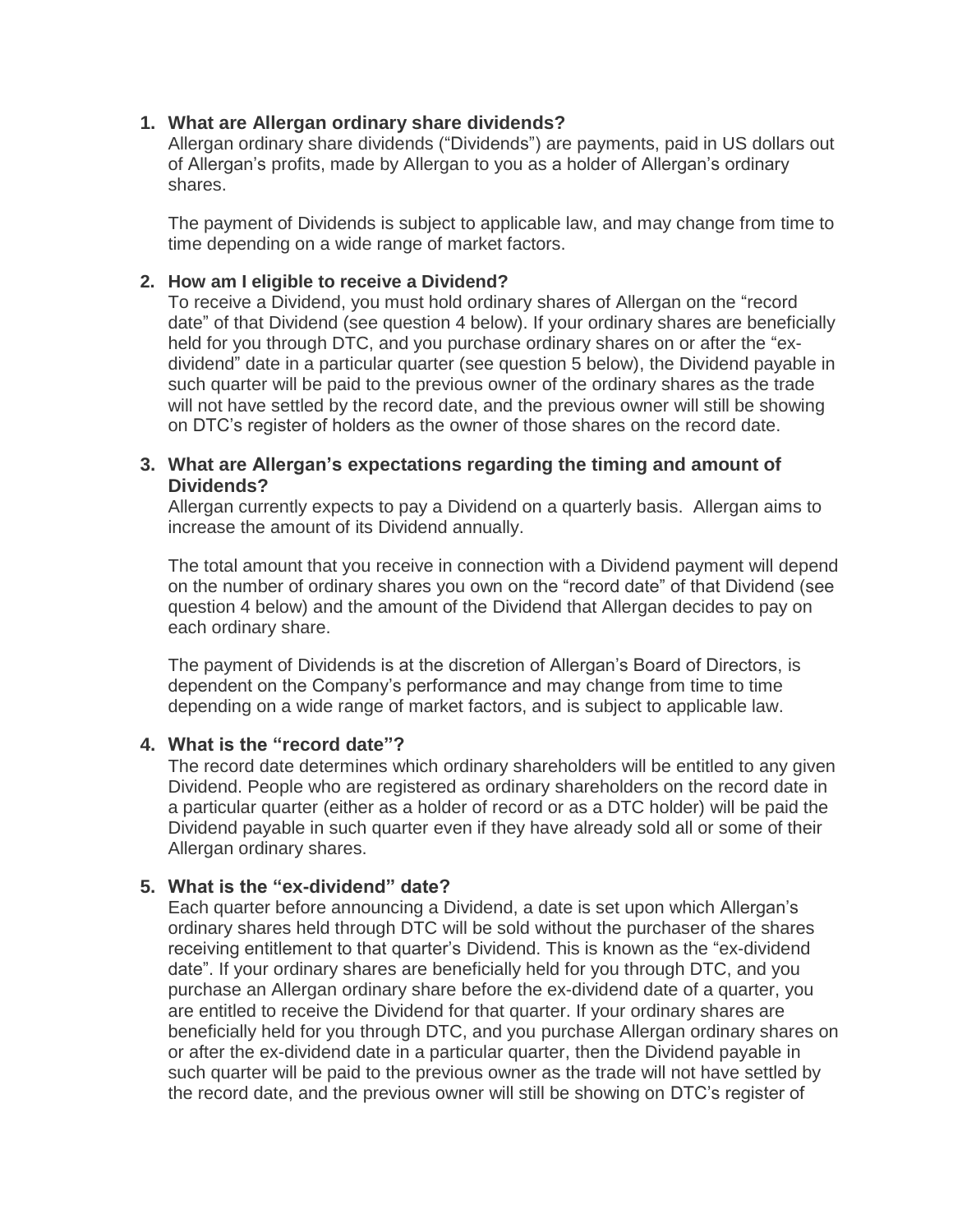holders as the owner of those shares on the record date. The ex-dividend date is currently two business days before the record date.

The ex-dividend date is not applicable to holders of record of Allergan's ordinary shares who do not hold their shares through DTC.

### **6. Does Allergan have a dividend reinvestment plan?** Currently, Allergan does not have a dividend reinvestment plan.

### **7. How will the Dividend be paid?**

You will receive your Dividend payment by check. However, you can opt to receive your Dividend payment via direct deposit or wire transfer by registering at [www.computershare.com/investors.](http://www.computershare.com/investors)

#### **8. What are the tax implications of receiving a Dividend?**

Irish income taxes can arise in respect of Dividends paid by Allergan.

A shareholder who is not resident or ordinarily resident in Ireland, and who is entitled to an exemption from Irish dividend withholding tax (DWT), generally has no liability to Irish income taxes on a Dividend from Allergan unless he or she holds his or her Allergan shares through a branch or agency in Ireland through which a trade is carried on.

A shareholder who is not resident or ordinarily resident in Ireland and who is not entitled to an exemption from DWT generally has no additional liability to Irish income taxes unless he or she holds his or her shares through a branch or agency in Ireland through which a trade is carried on. The DWT deducted by Allergan discharges such liability to Irish income taxes provided that the shareholder furnishes the statement of DWT imposed to the Irish Revenue Commissioners.

Irish resident or ordinarily resident shareholders may be subject to Irish tax, and in the case of individuals, the universal social change and social insurance (PRSI) contributions on Dividends paid by Allergan. Such shareholders should consult their own tax advisor.

For U.S. taxpayers, the Dividend payment will qualify as a dividend for U.S. federal income tax purposes if it is made from Allergan's earnings and profits. We currently expect that the distribution will be made from earnings and profits, and therefore, qualify as a dividend (not a return of capital) for U.S. federal income tax purposes.

### **9. Is any withholding tax payable on my Dividends?**

Any Dividends paid by Allergan will be subject to DWT at a rate of 20% unless an exemption applies under Irish domestic tax law and, in most cases, provided that Allergan has received certain relevant Irish Revenue Commissioners DWT forms ("DWT Forms") prior to payment of the dividend.

Dividends paid in respect of Allergan ordinary shares held by a U.S. resident through DTC will not be subject to DWT provided the address of the beneficial owner in the